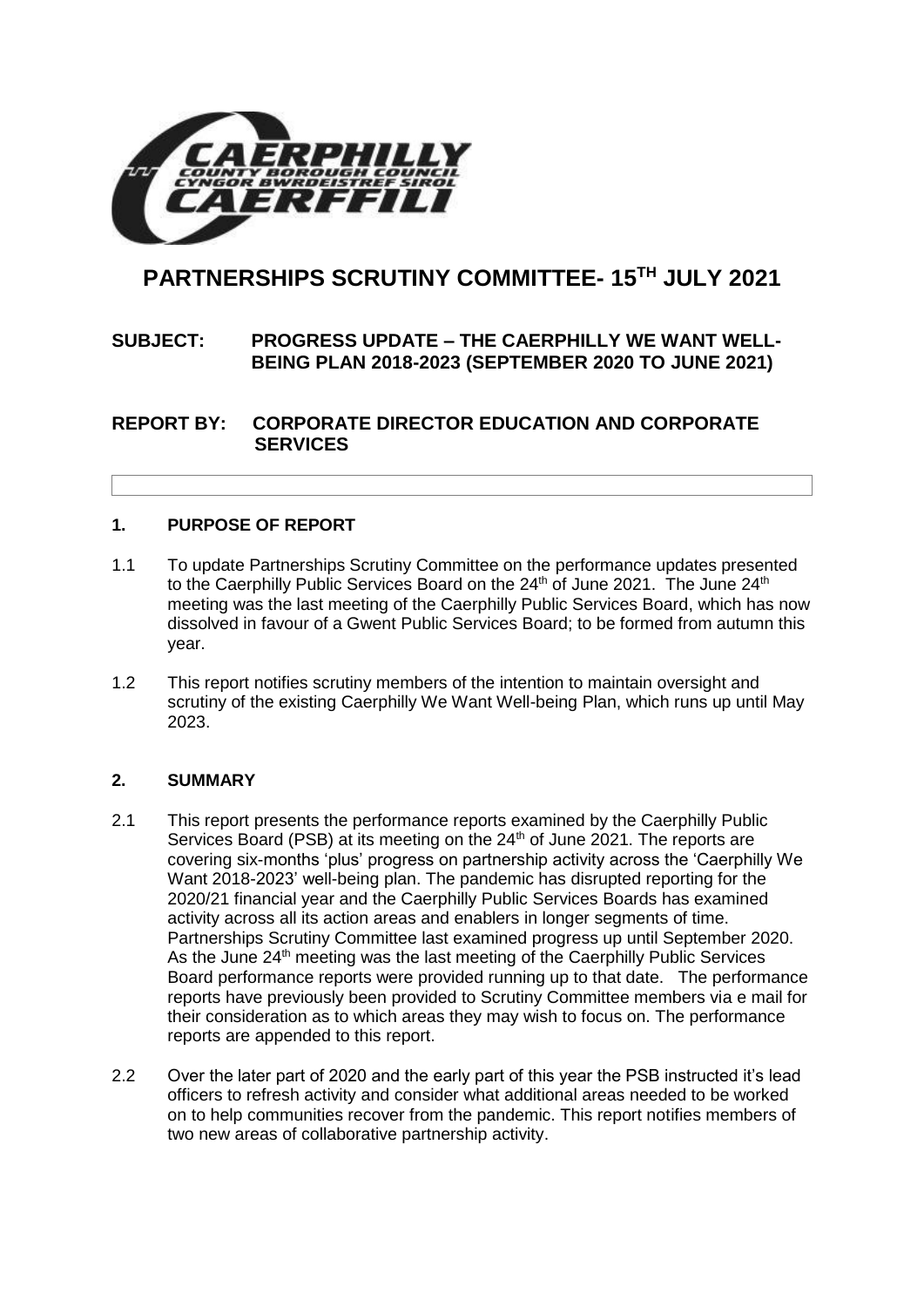# **3. RECOMMENDATIONS**

- 3.1 That committee note the progress updates provided to the PSB, and the new recovery areas, and consider how it would like to plan the scrutiny of thematic areas as part of its Forward Work Programme.
- 3.3 That committee note that the current Caerphilly Public Services Board website will remain until May 2023 and all performance reports will be made visible on that, after their agreement and confirmation by PSB member Board Champions. Some reporting of regional activity and projects will be made to the Gwent Public Services Board in future.

# **4. REASONS FOR THE RECOMMENDATIONS**

4.1 To allow Partnerships Scrutiny Committee to discharge its duties under Section 35 of the Well-being of Future Generations (Wales) Act 2015.

## **5. THE REPORT**

- 5.1 The performance of the PSB is included within the forward work programme of Partnerships Scrutiny Committee. Committee have agreed to scrutinise performance at each of its meetings.
- 5.2 This report includes the updates provided to the PSB on progress against the Actions and Enablers in 'The Caerphilly We Want 2018-2023' well-being plan at its final meeting on the 24<sup>th</sup> June 2021.
- 5.3 It has previously been agreed that committee are circulated with performance reports, subsequent to each PSB meeting, to inform questioning and allow members to decide which officers from partner organisations they would like to attend scrutiny to answer questions. Reports for this meeting have been circulated with a request that members considered which witnesses they wished to call by the 9<sup>th</sup> of July 2021.
- 5.4 Partnerships Scrutiny Committee has set its Forward Work Programme to consider each of the areas of activity in the well-being plan thematically in more depth at each of its meetings. Given the 5-year cycle of the well-being plan this means that each of the areas will be scrutinised in depth at least once. To date committee have received in depth items on:
	- Resilient Communities
	- Good Health and Well-being
	- Natural Environment
	- Apprenticeships and Volunteering

Committee will receive, at this evenings meeting, a report on:

• Safer Communities

The remaining areas, from the original areas of activity, not yet examined thematically are:

• Best Start in Life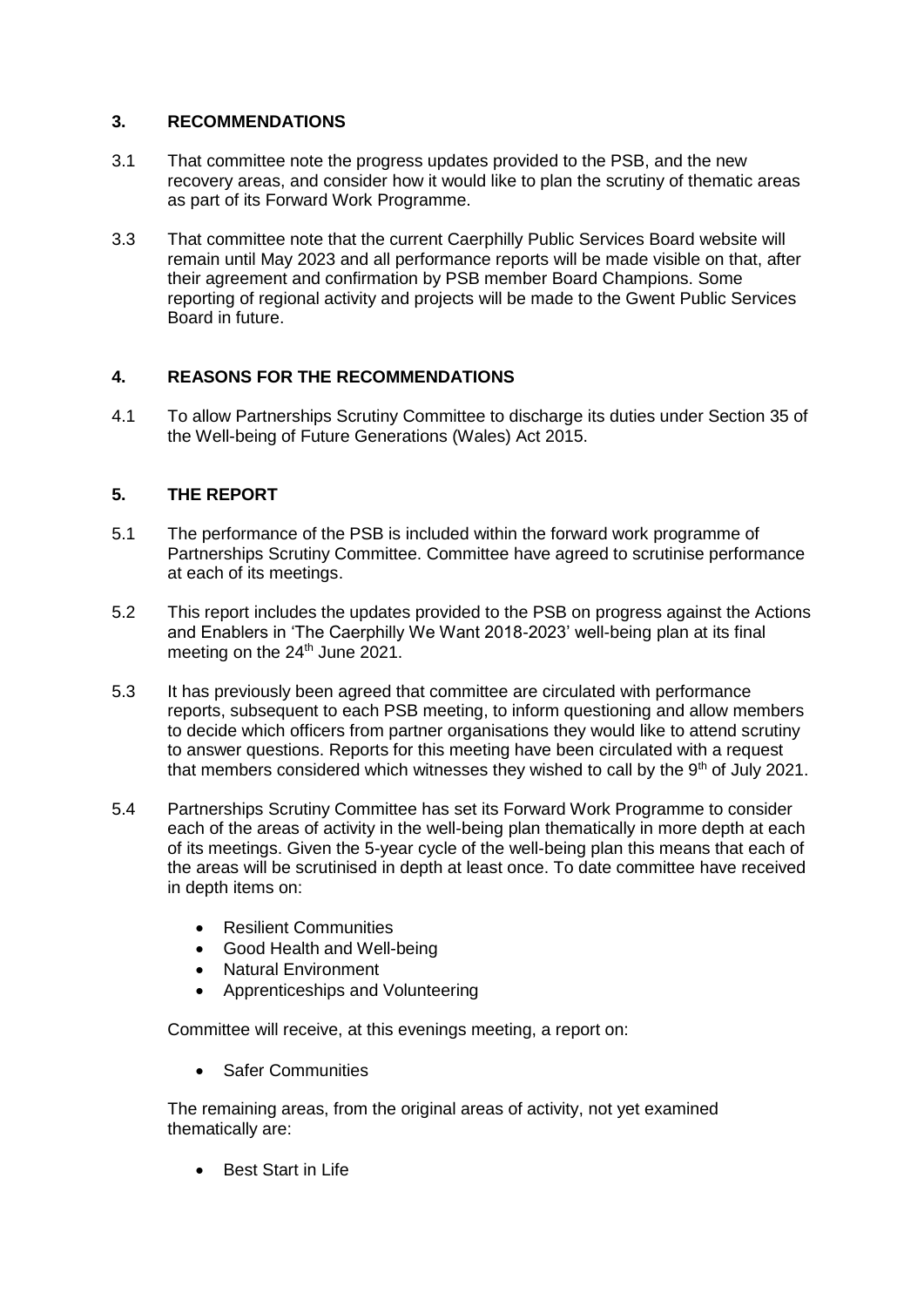- Assets
- **Procurement**
- Communications and Engagement

Over the later part of 2020 and the first few months of this year the PSB asked its lead officers to consider which issues needed to be tackled in communities to support recovery from the pandemic. An analysis of some of the key drivers was considered and the PSB determined that they would like additional activity on the following. These areas will be worked on by partners up until 2023 and beyond. Therefore, Scrutiny Committee may wish to consider this additional activity in its Forward Work Programme.

- Caerphilly Cares
- Job Growth and Employment Support
- 5.5 Noting the report, also presented to Committee this evening, which considers regional and local scrutiny of partnership activity under the legislation, Committee may wish to consider which areas it would like to examine in future.
- 5.6 While the Caerphilly PSB has dissolved in favour of a Gwent PSB it is important that the Caerphilly We Want Well-being Plan 2018-2023 continues to be delivered until it is replaced by a Gwent well-being plan that will run from 2023-2028. For this reason, the Caerphilly PSB website will remain and all performance updates will be lodged there after being confirmed by the PSB member champions, who have agreed to act as a residual virtual body until May 2023. They will confirm all performance reports and all information presented to local authority scrutiny committee until that time.

#### 5.9 **Conclusion**

This report allows members to scrutinise the of the PSB against the well-being plan, and further to select which in depth areas it may wish to scrutinise in future.

#### 6. **ASSUMPTIONS**

6.1 There are no assumptions made in this report.

#### 7. **SUMMARY OF INTEGRATED IMPACT ASSESSMENT**

- 7.1 This report is for information only and reports on progress considered by the Caerphilly Public Services Board, acting as a collaborative body.
- 7.2 The work of the Caerphilly Public Services Board is consistent with the five ways of working as set out in the sustainable development principle in the Act, since it allows Partnerships Scrutiny Committee to consider how the actions of the Public Services Board are:
	- Long Term Balancing short-term needs with the needs to safeguard the ability to also meet long-term needs
	- Prevention Acting to prevent problems occurring or getting worse to help public bodies meet their objectives
	- Integration Considering how the well-being objectives may impact upon each of the well-being goals, or on the objectives of other public bodies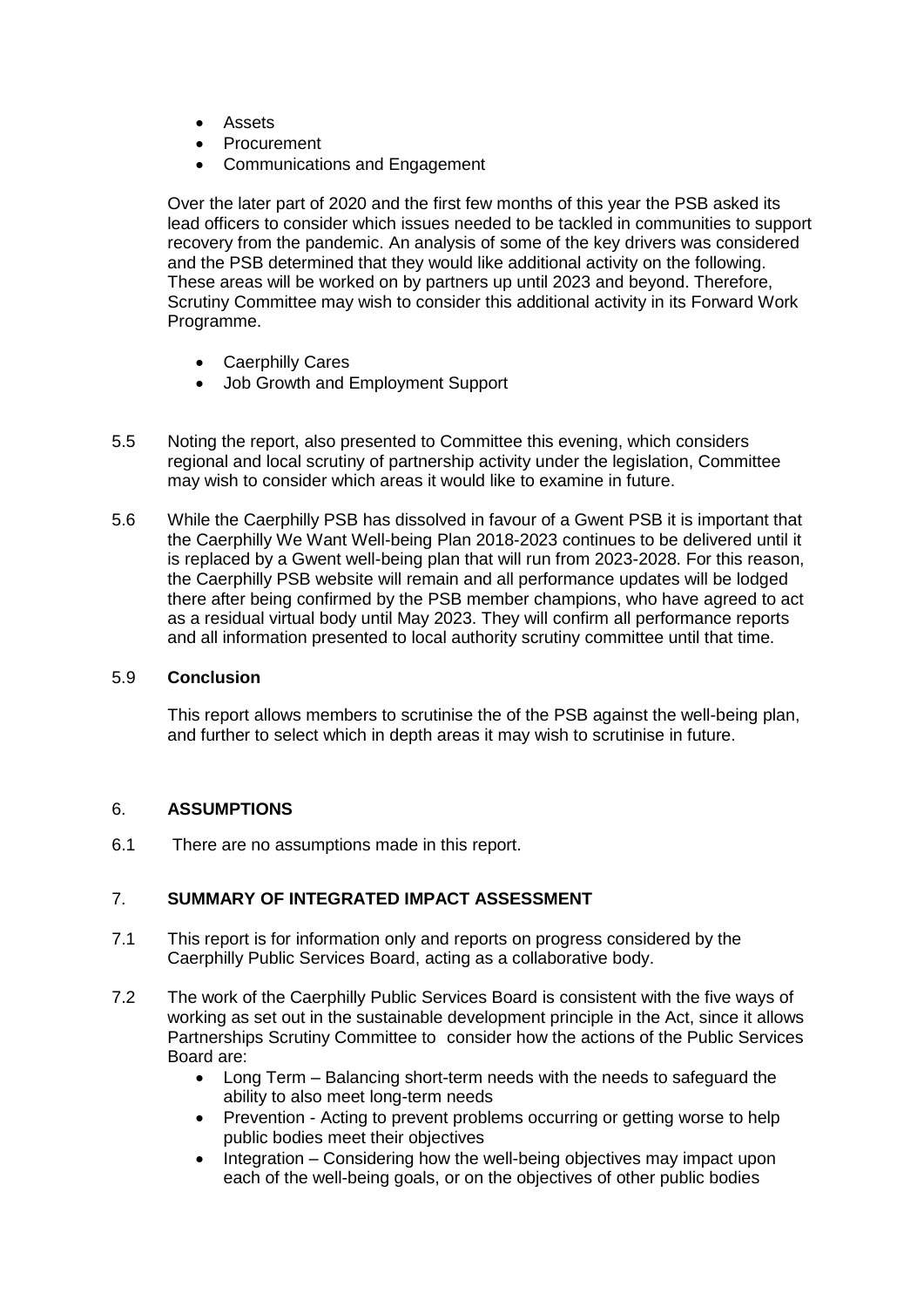- Collaboration Acting in collaboration with any other person that could help the board to meet its well-being objectives
- Involvement Involving people with an interest in achieving the well-being goals, and ensuring that those people reflect the diversity of the area which the body serves.

#### **8. FINANCIAL IMPLICATIONS**

8.1 There are no financial implications in this report.

#### **9. PERSONNEL IMPLICATIONS**

9.1 There are no personnel implications in this report.

#### **10. CONSULTATIONS**

10.1 This report has been sent to all consultees listed below and all comments received are reflected in this report.

#### **11. STATUTORY POWER**

- 11.1 Section 35 of the Well-being of Future Generations (Wales) Act 2015.
- Author: Kathryn Peters, Corporate Policy Manager, [peterk@caerphilly.gov.uk](mailto:peterk@caerphilly.gov.uk)
- Consultees: Councillor Philippa Marsden, Leader of the Council and Chair of the PSB Christina Harrhy, Chief Executive Councillor Jamie Pritchard, Chair of Partnerships Scrutiny Committee Councillor Gez Kirby, Vice Chair of Partnerships Scrutiny Committee Richard Edmunds, Corporate Director, Education and Corporate Services Sue Richards, Head of Education Planning and Strategy Stephen Harris, Head of Financial Services and Section 151 Officer Rob Tranter, Head of legal Services and Monitoring Officer

Background Papers: None

Appendices:

Performance reports to the Caerphilly Public Services Board 24<sup>th</sup> June 2021

| Enabler 2            | <b>Communications and Engagement</b>                        |
|----------------------|-------------------------------------------------------------|
| Enabler 3            | Procurement                                                 |
| Enabler 4            | Assets                                                      |
| <b>Action Area 1</b> | <b>Best Start in Life</b>                                   |
| Action Area 2a       | Volunteering                                                |
| Action Area 2b       | Apprenticeships (now Jobs Growth and Employability Support) |
| Action Area 3        | Good Health and Well-being                                  |
| Action Area 4a       | <b>Safer Communities</b>                                    |